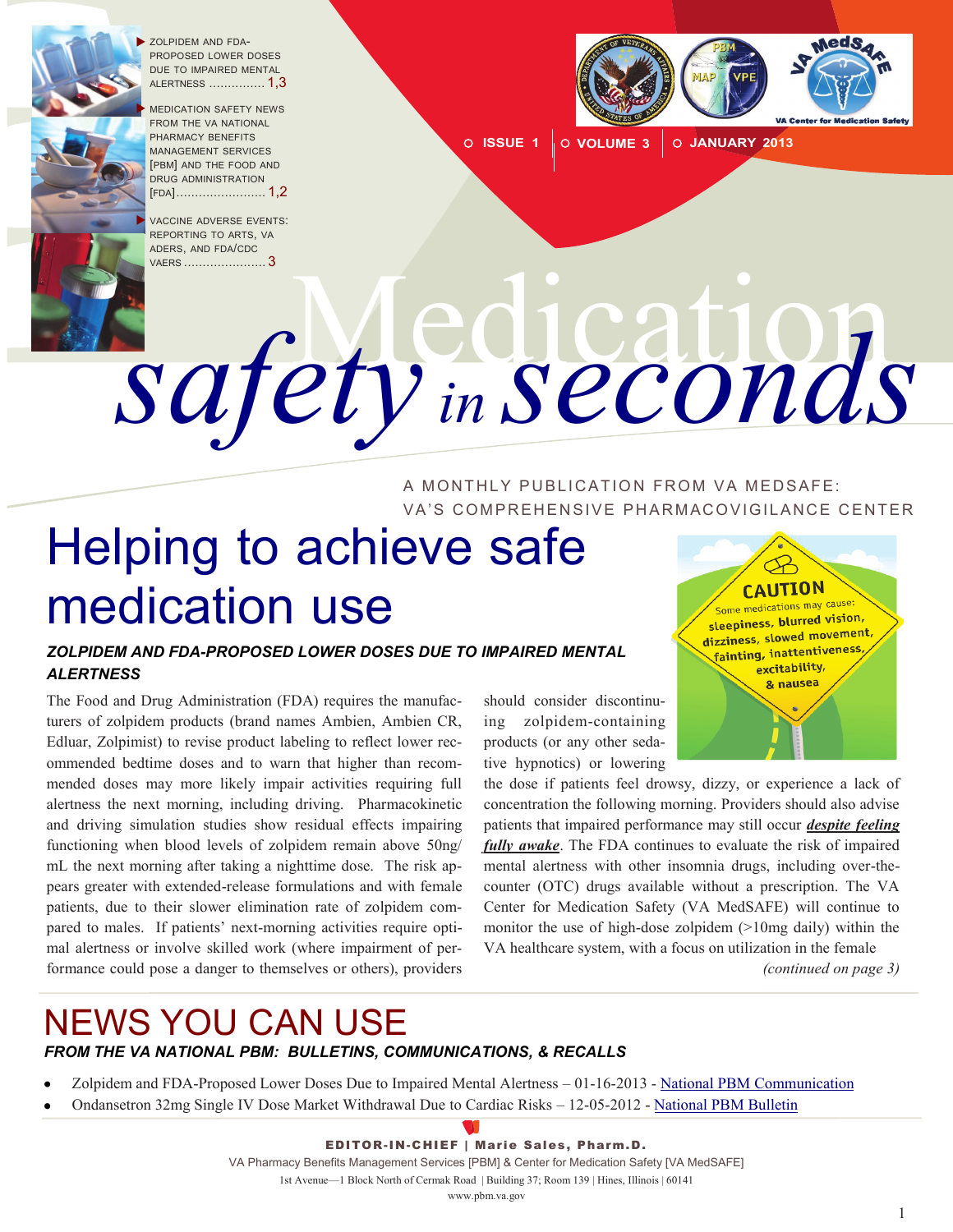#### <span id="page-1-0"></span>NEWS YOU CAN USE *FROM THE FOOD AND DRUG ADMINISTRATION (FDA)*

#### *CARDIOLOGY*

#### [Pradaxa \(dabigatran etexilate mesylate\) should not be used in patients with mechanical prosthetic heart valves](http://www.fda.gov/Drugs/DrugSafety/ucm332912.htm)

#### 12/19/2012

Pradaxa (dabigatran etexilate mesylate) is not approved for patients with atrial fibrillation secondary to heart valve problems and should not be used to prevent major thromboembolic events in patients with mechanical heart valves. A clinical trial in Europe (RE-ALIGN) was terminated early because results showed that the Pradaxa treatment arm had significantly more valve thrombosis, stroke, and myocardial infarction in addition to bleeding after valve surgery compared to the warfarin treatment arm. As such, FDA requires Pradaxa labeling to include a contraindication in mechanical heart valve patients. The use of Pradaxa has not been evaluated in patients with bioprosthetic valves and use cannot be recommended for such patients.

[Important change to heparin container labels to clearly state the total drug strength](http://www.fda.gov/Drugs/DrugSafety/ucm330695.htm)

#### 12/6/2012

Manufacturers of Heparin Lock Flush Solution, USP and Heparin Sodium Injection, USP will change the way the strength is expressed on the container and carton labels. The revised product labeling, scheduled to go into effect on **May 1, 2013**, will clearly state the total strength of the entire container of the medication followed by how much of the medication exists in 1 milliliter (mL), in order to comply with the USP standards for injectable medications. The new format will help to reduce miscalculations occurring in products containing more than 1 mL and related medication errors.

#### *INFECTIOUS DISEASE*

[Serious skin reactions after combination treatment with the Hepatitis C drug Incivek \(telaprevir\), peginterferon alfa, and ribavirin](http://www.fda.gov/Drugs/DrugSafety/ucm332731.htm) 12/19/2012

FDA has received reports of serious skin reactions, some of which required hospitalization and had fatal outcomes, associated with com bination treatment with the Hepatitis C drugs Incivek (telaprevir), peginterferon alfa, and ribavirin. From May 23, 2011, through June 19, 2012, the FDA Adverse Event Reporting System (AERS) reflects:

- 2 cases of toxic epidermal necrolysis (TEN) in Japan resulting in 1 death;
- 92 cases of drug rash with eosinophilia and systemic symptoms (DRESS) associated with 1 death;
- $\bullet$ 20 cases of Stevens-Johnson Syndrome (SJS).

Although the Incivek drug label already acknowledges the risk of serious skin reactions, FDA will add a boxed warning stating that In civek combination treatment must be immediately stopped in patients experiencing a rash with systemic symptoms or a progressive se vere rash. Some systemic symptoms and signs may include fever, nausea, diarrhea, mouth sores or ulcers, facial swelling (edema), red or inflamed eyes, or swelling or inflammation of the liver (hepatitis). FDA recommends that:

*When any of these serious skin reactions occur, it is necessary for healthcare professionals to immediately stop all three compo nents of Incivek combination treatment, and the patient should receive urgent medical care. Consideration should also be given to stopping any other medications that may be associated with serious skin reactions.* 

*Education should be given to patients regarding the signs and symptoms of severe skin reaction and when to seek care.* 

Additionally, FDA requires that the Warnings and Precautions section of the Incivek drug label report a higher incidence of anemia with shorter time to onset among patients on Incivek combination treatment compared to those taking peginterferon alfa and ribavirin alone.

#### *CENTRAL NERVOUS SYSTEM*

[Warning against use of Xyrem \(sodium oxybate\) with alcohol or drugs causing respiratory depression](http://www.fda.gov/Drugs/DrugSafety/ucm332029.htm) 12/17/2012

FDA evaluated reports of mortality ensuing from sodium oxybate (Xyrem®) use submitted to their Adverse Event Reporting System (AERS) as well as manufacturer (Jazz Pharmaceuticals) data and found that deaths occurred in:

- Patients concomitantly taking one or more CNS depressant medications (i.e., neuroleptics, benzodiazepines, opioids, sedating  $\bullet$ antidepressants or antipsychotics, general anesthetics and muscle relaxants);
- Patients who have concomitantly ingested alcohol;  $\bullet$
- Patients on doses exceeding those recommended or who have gone through a more rapid dose titration than recommended;
- Patients taking sodium oxybate (Xyrem®) for unapproved uses such as fibromyalgia, insomnia, or migraine;
- Patients with concomitant illnesses (i.e., depression and substance abuse) predisposing to the CNS and respiratory depressant  $\bullet$ effects of sodium oxybate (Xyrem®).

These findings have lead to pending revisions to the product label, including a new contraindication regarding the use of sodium oxybate (Xyrem®) with alcohol; recommendations on dose reduction or discontinuation in patients concomitantly using sodium oxybate (Xyrem®) with a CNS depressant; and a restriction limiting use of sodium oxybate (Xyrem®) to patients enrolled in the Xyrem® Suc cess program.